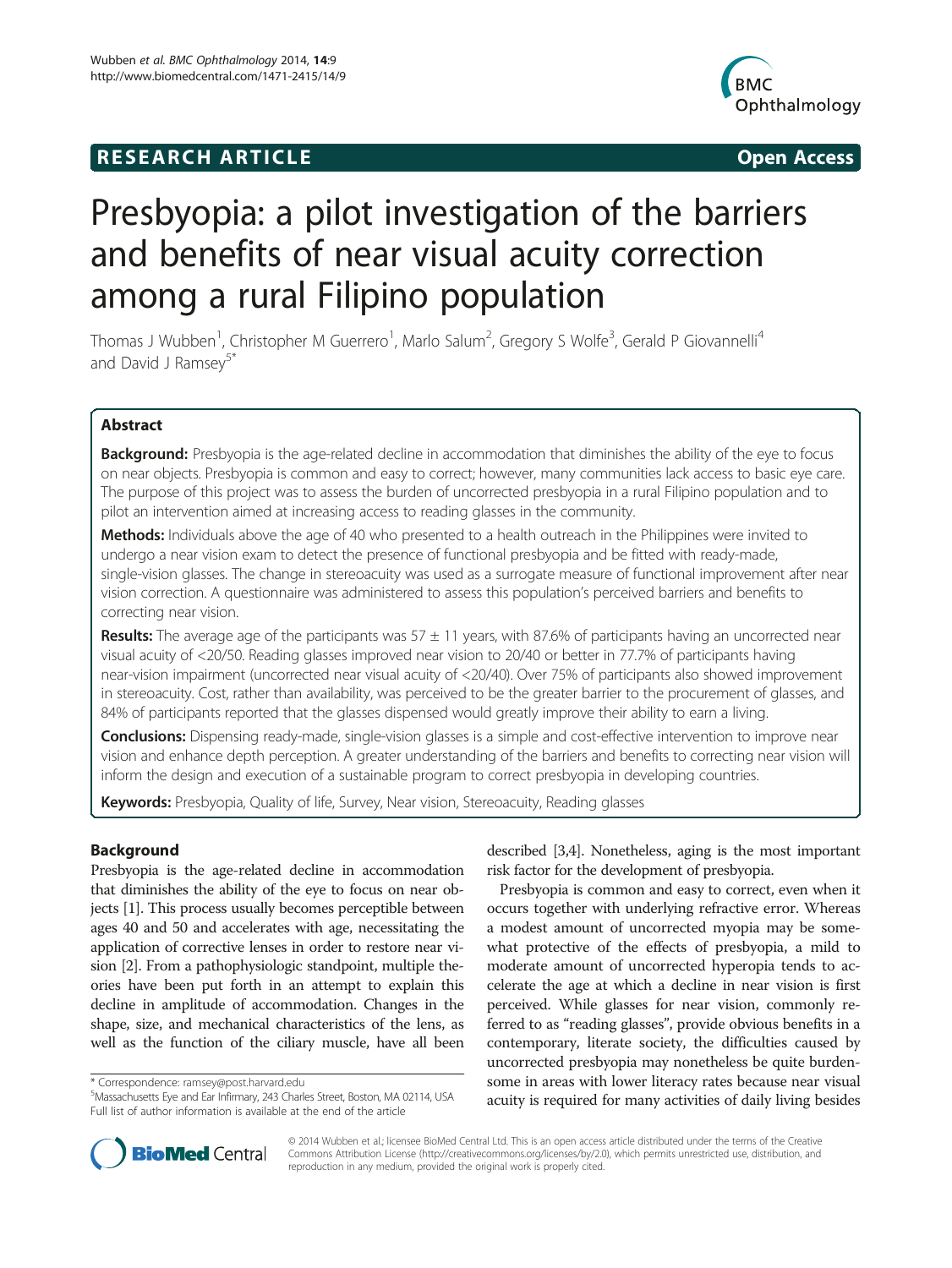<span id="page-1-0"></span>reading, such as cooking, sewing, and close family interactions [[2](#page-6-0)]. Even though presbyopia is common and easy to correct, in communities that lack access to basic eye care, many needlessly suffer from this visual impairment.

To this end, studies have been performed in developing countries to assess the impact of uncorrected presbyopia [[2,5](#page-6-0)-[9](#page-6-0)]. The results from these studies demonstrate that the prevalence of presbyopia is high in these developing areas while spectacle coverage is low, and that presbyopia is associated with difficulty in near vision-related tasks, some of which may influence one's ability to earn a living [[2,5](#page-6-0)-[9](#page-6-0)]. Yet, this effect on the quality of life is easily avoided by providing access to affordable spectacles and proper fitting. Moreover, there is increasing recognition that presbyopia significantly adds to the burden of global visual impairment, resulting in presbyopia being included in the most recent World Health Organization action plan for the prevention of avoidable blindness and visual impairment [\[10](#page-6-0)].

The current investigation is the first to examine presbyopia in the Philippine Islands, focusing on a rural population in the province of Nueva Vizcaya. This study aims to measure the extent to which the application of single vision reading glasses alone can improve near vision. A simple and cost-effective intervention strategy was developed to rapidly dispense reading glasses to achieve the best corrected, binocular, near visual acuity through a successful collaboration between two international health care organizations. In the process, a pilot survey of the perceived barriers and benefits of correcting near visual acuity, as well as access to the correction of presbyopia, was conducted. A better understanding of these factors will help in the design and execution of a sustainable program to improve near vision in developing countries.

## Methods

Members of the Global Medical Foundation, U.S.A., and Saint Mary's University School of Health Sciences (Bayombong, Nueva Vizcaya, Philippines) undertook the present project in order to correct presbyopia in an aged Filipino population (>40 years old) in the rural province of Nueva Vizcaya in the Philippine Islands. The villages of Dupax Sur and Bambang were chosen because of their relatively central location and accessibility by passable motorways. A majority of the participants served by the outreach activities are members of several indigenous people groups in the Philippines, protected and legally recognized minorities. In order to comply with the Indigenous Peoples Rights Act of 1997 (Republic Act No. 8371), no ethnographically identifying data was collected out of sensitivity to these indigenous cultural communities. The local provincial authorities were responsible for announcing the availability of the health outreach, which offered a variety of medical and dental services for all ages. Services were also offered to residents of neighboring municipalities who journeyed to the mission sites. One of the services was a massscreening program aimed at identifying individuals with uncorrected presbyopia and fitting them with reading glasses to correct near vision. A cross-sectional, pilot survey of the perceived barriers and benefits of correcting near visual acuity was administered.

Persons above the age of 40 without bilateral visual impairment or blindness, as determined by both history and a screening exam with a pen light to exclude gross abnormalities, who presented to the health outreach were invited to undergo a near visual acuity exam and be fitted with reading glasses (supplied in part by RestoringVision.org, San Rafael, CA). The near visual acuity exams were conducted by senior nursing students from St. Mary's University of Health Sciences, who were members of the eye care team, at a standard distance of 40 cm in outdoor illumination, binocularly, using either the Rosenbaum or LEA near vision card, depending on patient preference and/or literacy level. The distance of approximately 40 cm was maintained by a string attached to the bottom of the near visual acuity chart at one end with the other end held taught against the person's chin. Near visual acuity exams were initially conducted unaided. Persons were then furnished with a pair of reading glasses based on their age, ranging from +1.00 D to +3.50 D [\[11,12](#page-6-0)], with the lens power adjusted in quarter to half steps to improve their near visual acuity. A variety of frame sizes were available and fit at the discretion of the examiner; no formal assessment of interpupillary distance was undertaken. As refractive services were beyond the scope of the available resources, no refraction was undertaken, nor was any attempt made to measure each eye individually. Instead, we identified functional presbyopes as those who had impairment of near visual acuity that could be improved at least one line of visual acuity by placing a plus lens in front of either eye.

Functional improvement upon application of reading glasses was assessed by comparing the subject's score on the RANDOT® stereoacuity test (Stereo Optical Co., Inc., Chicago, IL) with and without the near vision correction provided by reading glasses at a distance of 40 cm. This test was administered by the lead investigator as well as by senior nursing students specifically trained by the lead investigator. This test incorporates simple shapes at two levels of disparity (500 and 250 arc-seconds), pictures of animals arranged at three levels of disparity (400, 200, and 100 arc-seconds), and finally, a series of ten panels that provide a graded disparity between 400 and 20 arc-seconds. Participants who did not demonstrate measurable stereoacuity on a particular portion of the test (simple shapes, animals, or panels) were assigned a value of 1000 arc-seconds (twice the limit of measurable stereoacuity in this study) for the purposes of analysis.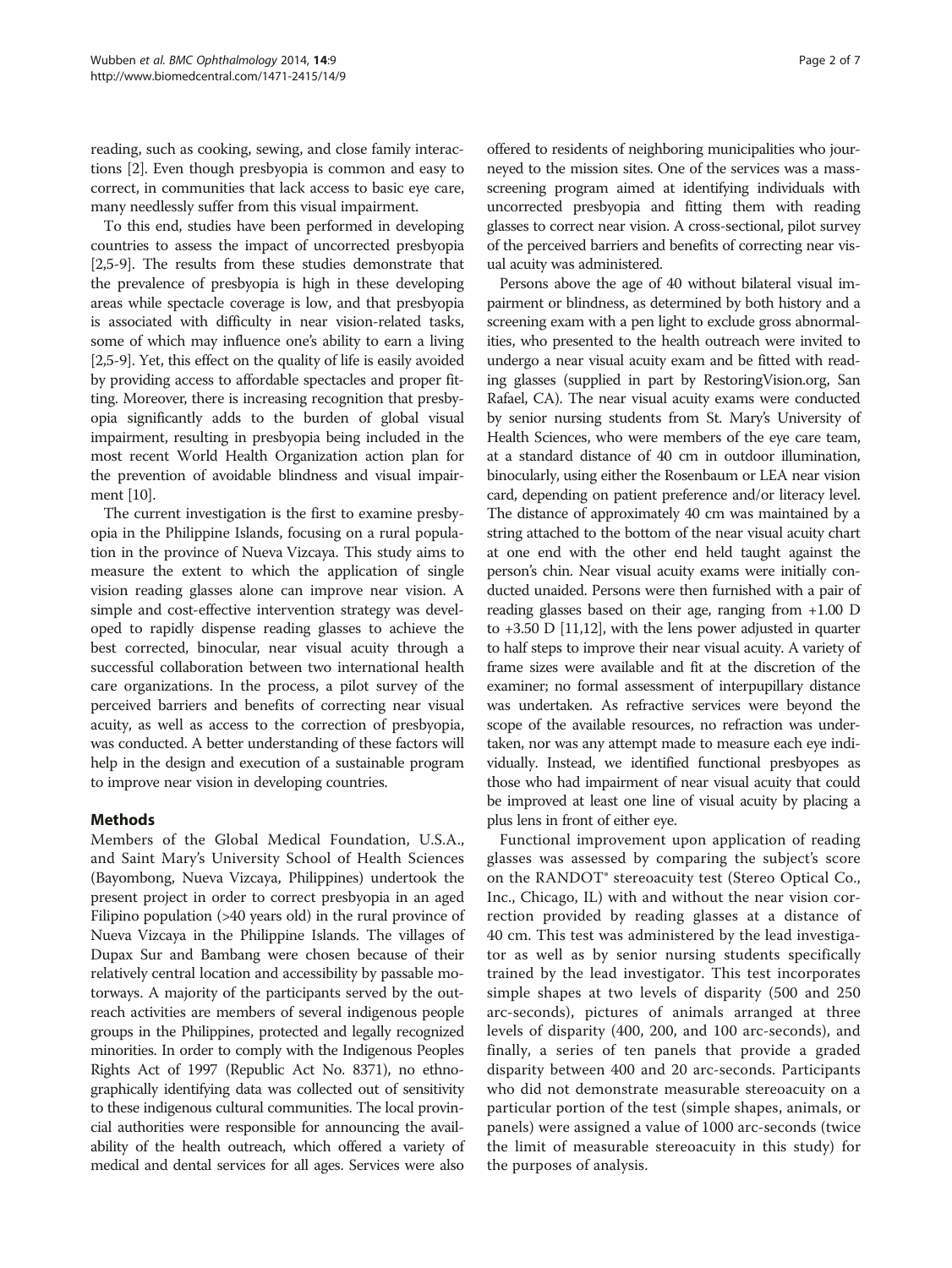Following the completion of this medical intervention, individuals were invited to participate in a questionnaire. Of note, the intervention was offered regardless of willingness to participate in the survey. Verbal informed consent was obtained and communications took place in Ilocano, a local Filipino dialect prominent in the province of Nueva Vizcaya, or Tagalog or English, both official languages of the Philippines, depending on the participant's preference and comprehension. Senior nursing students fluent in these languages administered the questionnaire. Participants were not required to answer every question. Some participants may have not understood every question secondary to education level, having a different dialect as their primary language, or not being applicable to their current situation. The questionnaire was based in part on the National Eye Institute's Visual Function Questionnaire (NEI-VFQ) [[13](#page-6-0)] but modified to reflect issues important to this population. The questionnaire consisted of multiplechoice questions pertaining to basic demographics and the subject's perceived barriers and benefits to obtaining access to the treatment of presbyopia. Although questionnaires have inherent limitations, this tool provided valuable initial insights into this population's perceived barriers and benefits and is similar in approach to other studies [\[5](#page-6-0)]. The Institutional Review Board at the University of Illinois at Chicago granted exemption for all procedures and protocols, and this study followed the tenets of the Declaration of Helsinki.

All data were analyzed using Microsoft Excel (Redmond, WA) version 12.2.7. All tests of association (t-tests, ANOVA, regression) were considered to be statistically significant at p <0.05.

## Results

More than 600 people voluntarily underwent near visual acuity testing and were fit with reading glasses. Among these, 142 people (24%) agreed to take part in the near vision questionnaire that assessed their perceived barriers and benefits to the treatment of presbyopia. The low response rate may be due in part to the fact that participants preferred to partake in the other services at the health outreach rather than take the questionnaire. The mean age of the participants was  $57 \pm 11$  years, 75.3% were female, and 52.6% had secondary or higher education (Table 1). Further underscoring the poverty amongst the participants, 23% of the participants were unemployed (Table 1). No associations were found between these demographic factors and the participants' perceived barriers and benefits of correcting near visual acuity.

Among the participants, more than three-quarters of the participants had an uncorrected near visual acuity <20/63 (Table 1). Also, the participants' uncorrected near visual acuity worsened with age ( $R = 0.27$ ,  $p < 0.002$ ), and subsequently, a positive trend was observed between the power

| rage |  | ΩT |  |
|------|--|----|--|
|------|--|----|--|

## Table 1 Demographic and near visual acuity data for questionnaire participants

|                                        |             | n   |
|----------------------------------------|-------------|-----|
| Mean age ( $yr \pm SD$ ):              |             | 142 |
|                                        | $57 \pm 11$ |     |
| Gender (%):                            |             | 142 |
| Male                                   | 24.7        |     |
| Female                                 | 75.3        |     |
| Education (%):                         |             | 133 |
| None                                   | 3.0         |     |
| Primary                                | 44.4        |     |
| Secondary                              | 41.3        |     |
| College                                | 11.3        |     |
| Occupation (%):                        |             | 135 |
| Domestic laborer                       | 31.9        |     |
| Farmer                                 | 19.3        |     |
| Other <sup>a</sup>                     | 25.8        |     |
| Unemployed                             | 23.0        |     |
| Uncorrected near visual acuity (n, %): |             | 137 |
| $\geq$ 20/40                           | 16, 11.7%   |     |
| $<$ 20/40-20/63                        | 17, 12.4%   |     |
| $<$ 20/63-20/200                       | 60, 43.8%   |     |
| $<$ 20/200-20/400                      | 44, 32.1%   |     |

<sup>a</sup>Other occupations include governement employee, utility worker, driver, teacher, and street vendor.

of the reading glasses suggested and age, but this trend was not statistically significant ( $R = 0.11$ ,  $p = 0.21$ ). Most importantly, though, upon application of reading glasses, 77.7% (94/121) of the participants who had an uncorrected near visual acuity <20/40 corrected to 20/40 or better.

Stereoacuity data was collected from 140 of the 142 participants (Table [2\)](#page-3-0). Ten patients failed to demonstrate perception of stereopsis pre- or post-near correction, despite each demonstrating improvement in near vision upon the application of readers. Among those participants that demonstrated perception of stereopsis, more than three quarters (76.1%, 99/130) showed improvement in tests of stereoacuity upon the application of reading glasses and more than two thirds (67.7%, 88/130) manifested an improvement in arc-seconds of resolution of stereoacuity. The average stereoacuity prior to the application of reading glasses was  $>400$  arc-seconds  $(463 \pm 376$  arc-seconds) versus nearly 100 arc-seconds following correction (111 ± 110 arc-seconds) ( $p < 0.0001$ ). On average, these participants demonstrated a 66% improvement in stereoacuity. Interestingly, a small number of participants (12.3%, 16/ 130) actually showed a small decline in stereoacuity.

When asked about their ability to read, 95% (134/141) of the participants responded they were able to read to some degree. Yet, approximately two thirds of the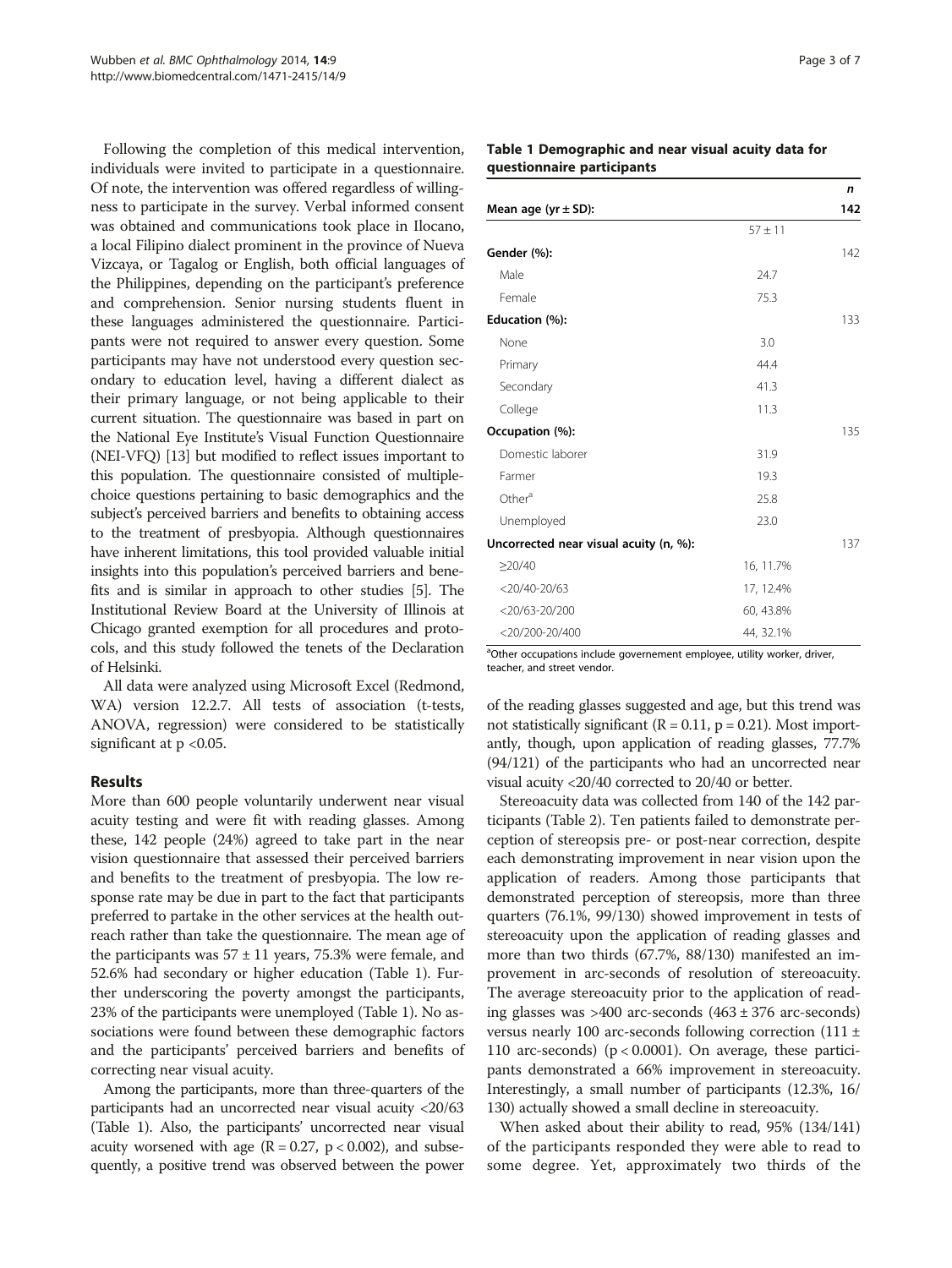<span id="page-3-0"></span>

| Table 2 Perception of stereo post-near correction* |  |  |
|----------------------------------------------------|--|--|
|----------------------------------------------------|--|--|

|                                          |                        | Stereoacuity post-near correction                            |                                                             |                                           |                                             |
|------------------------------------------|------------------------|--------------------------------------------------------------|-------------------------------------------------------------|-------------------------------------------|---------------------------------------------|
|                                          | pre-or post-correction | No stereo perception Decline in arc-seconds<br>of resolution | No improvement in<br>arc-seconds of resolution <sup>a</sup> | Improvement in<br>some tasks <sup>b</sup> | Improvement in<br>arc-seconds of resolution |
| <b>Total participants</b><br>$(n = 140)$ | 10(7%)                 | 16 (11%)                                                     | 36 (26%)                                                    | 99 (71%)                                  | 88 (63%)                                    |

\*n (%); percentages were determined with regards to the total participants from which stereoacuity data was collected.

<sup>a</sup>Includes those who did not perceive stereo pre- or post-near correction.

b<sub>includes a portion of those who had a decline in overall arc-seconds of resolution but showed improvement on some tasks but not others.</sub>

participants stated they had at least a moderate degree of difficulty reading small print, such as that in newspapers. Additionally, when asked about the cost of reading glasses and the availability of an eye doctor as barriers to obtaining reading glasses, participants perceived that cost greatly (46.2%, Table 3) prevented them from obtaining glasses more so than availability (26.0%).

The majority of the participants (68.8%) had a previous pair of reading glasses. Furthermore, 46.2% (36/78) of those who had purchased their previous pair of reading glasses spent >10 USD. The main reason cited for not having a previous pair or reading glasses was lack of money.

The participants who had a previous pair of reading glasses were asked how that pair impacted certain daily tasks (Table [4](#page-4-0)). Not surprisingly, reading glasses were perceived to have the greatest impact on reading (91.0% of the participants stated reading glasses would be absolutely necessary for accomplishing this task).

Finally, the participants were questioned about their perceived value of the present intervention. A bimodal distribution was observed in the participants' responses when asked about their willingness to pay for the pair of reading glasses they received at the health outreach: 28.4% stated they would be willing to pay >4 USD while 27.7% stated that they would be unable to pay. Considering the progressive nature of presbyopia, the final question posed to the participants dealt with their willingness to participate in a program where their current pair of reading glasses would be exchanged for a new pair in 3–5 years. Over 80% of the participants responded that they would be very likely to participate in such a program. An unexpected finding was that 84.3% (118/140) of the participants stated the reading glasses they received at the health outreach would greatly improve their ability to earn a living.

## **Discussion**

This study piloted a simple and cost-effective intervention aimed at increasing access to reading glasses in a rural, indigenous, Filipino population. At the same time,

the intervention served to increase awareness of presbyopia and assessed the perceived barriers and benefits to accessing treatment for the age-related decrease in the ability of the eye to focus on near objects in this population.

Clinical evidence suggests that the prevalence of uncorrected presbyopia can approach 100% among the elderly population and begins at earlier ages in the setting of developing countries [\[1,14,15\]](#page-6-0). The prevalence of presbyopia was not assessed in our population because this was not a population-based study but rather a pilot study whose results may not be generalizable. However, the results of this pilot study do indicate that presbyopia is a common problem within these indigenous communities in the Philippines with a significant unmet need. Furthermore, upon application of ready-made single-vision glasses intended to improve near vision, more than 77% of the participants with near vision impairment corrected to 20/40 or better. This large improvement in near visual acuity highlights the ease to which this condition can be remedied using a simple, cost-effective intervention with limited personnel, training, and time.

With regards to our expedited intervention, which did not take into account best corrected distance vision, a study examining presbyopia in Zanzibar, Africa [[5\]](#page-6-0) showed that only 10.2% of its population, on presentation, was able to see 20/50 at 40 cm. Yet, with near add, the proportion of individuals who could see 20/50 near increased to 98.2%. Moreover, correcting for distance visual acuity had little impact on near visual acuity, only increasing this percentage from 10.2% on presentation to 10.8% after distance correction. This finding further justifies our simple, cost-effective intervention, which rapidly dispensed ready-made, single vision glasses to improve binocular near vision.

A recent study assessing presbyopia in a rural, Chinese population (Shenyang, northern China) also utilized a functional definition of presbyopia [[16,17\]](#page-6-0) and did not determine distance refractive error. Of those who completed their questionnaire, 69.3% fit their definition of presbyopia (binocular near visual acuity <20/50 at 40 cm with

| Table 3 Questionnaire responses on perceived barriers and benefits to obtaining access to eye care |  |  |
|----------------------------------------------------------------------------------------------------|--|--|
|----------------------------------------------------------------------------------------------------|--|--|

|                                                                                          | Greatly | Moderately | A little | Not at all |
|------------------------------------------------------------------------------------------|---------|------------|----------|------------|
| Does the cost of reading glasses prevent you from obtaining glasses? $(n = 132)$         | 46.2%   | 5.2%       | 34.1%    | 4.5%       |
| Does the availability of an eye doctor prevent you from obtaining glasses? ( $n = 131$ ) | 26.0%   | 19.1%      | 36.6%    | 18.3%      |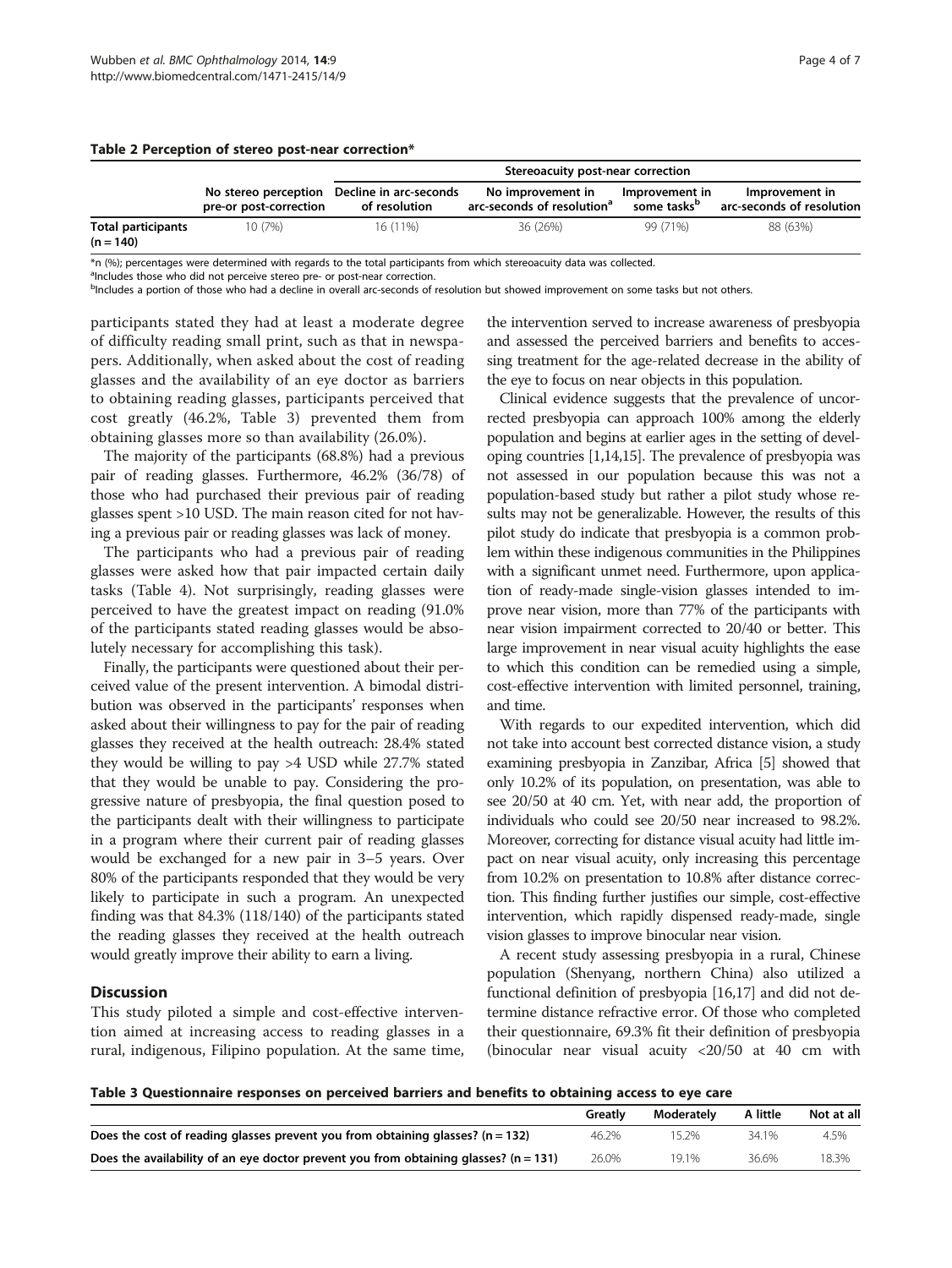| Daily task ( $n = 67$ )    | Absolutely necessary | Helpful, but not required | Minimally helpful | Not at all | N/A   |
|----------------------------|----------------------|---------------------------|-------------------|------------|-------|
| Reading                    | 91.0%                | 6.0%                      | .5%               | 1.5%       | 0.0%  |
| Cooking                    | 17.9%                | 19.4%                     | 26.9%             | 32.8%      | 3.0%  |
| Sewing                     | 74.6%                | 3.0%                      | 4.5%              | 7.5%       | 10.4% |
| <b>Hobbies</b>             | 38.8%                | 13.4%                     | 16.4%             | 20.9%      | 10.4% |
| Farming                    | 17.9%                | 10.4%                     | 20.9%             | 25.4%      | 25.4% |
| Recognizing people's faces | 32.8%                | 29.9%                     | 25.4%             | 10.4%      | .5%   |

<span id="page-4-0"></span>Table 4 Perceived impact of reading glasses on daily tasks\*

\*Perceived impact by those participants who had a previous pair of reading glasses.

N/A, not applicable.

habitually worn distance correction, with improvement in near vision by at least one line of acuity upon application of a plus lens). In comparison, 87.6% of our participants presented with near visual acuity <20/50 that was improved at least one line of acuity upon application readymade single-vision glasses. The difference in percentages may be due to the fact that our participants were not tested with their habitually worn refractive correction, nor did we exclude any participants with distance vision <20/ 63 (as in the Chinese study). Considering the Filipino population studied here is a near equatorial population, the negative correlation between the age of onset of presbyopia and average annual temperature [\[18\]](#page-6-0) may also be playing a role in the difference in percentage of participants presenting with near visual acuity <20/50 between the two studies. However, our pilot study may represent the worst case scenario with regards to near vision impairment because those who presented to the health outreach knew eye care would be provided as well as reading glasses at no charge.

In conjunction with the improvement in near visual acuity, we wanted to ascertain that our pilot intervention was providing functional improvement as well. The study in Zanzibar, Africa [\[5](#page-6-0)] assessed improvement via a visual function questionnaire at baseline and at 6-months followup as well as with the ability to thread a needle with and without ready-made near spectacles. The universality of this task is questionable and limited by factors other than vision especially prevalent in an aged population, such as arthritis and impaired manual dexterity. With limited personnel and time, a follow-up visual function questionnaire for individual subjects was not possible. Furthermore, we sought a more quantitative, graded measure of functional improvement and chose change in stereoacuity upon the application of reading glasses as a surrogate measure of functional improvement.

Stereopsis is the binocular perception of depth [[19](#page-6-0)], which is necessary for such tasks as threading a needle. Stereoacuity is the smallest difference in depth that can be discriminated with binocular vision [\[20\]](#page-6-0), and it has been shown to improve with improved near visual acuity [[21](#page-6-0)]. Furthermore, with regards to its functional significance, stereoacuity has been reported to be a significant, independent, risk factor for self-reported visual disability in an elderly population [\[22\]](#page-6-0). Stereoacuity has also been associated with the ability to implement a medication regimen [[23](#page-6-0)], and more recently, it was determined that stereoacuity impacted the performance on certain motor skills tasks, such as the Purdue Pegboard test and placing beads on a needle [\[24](#page-6-0)]. Thus, the understanding of the functional significance of stereoacuity, the ability of the RANDOT® stereoacuity test to provide quantitative, graded values, and the ease at which this test could be administer made the change in stereoacuity an ideal surrogate measure for functional improvement in this pilot study.

Among those participants that demonstrated stereopsis, more than two-thirds showed an improvement in arcseconds of resolution of stereoacuity upon the application of reading glasses. Subsequently, it may be suggested that our simple and cost-effective intervention provided functional improvement as well as improvement in near visual acuity. However, ten participants did fail to demonstrate measurable stereoacuity pre- and post-correction and another 16 participants actually showed a small decline in stereoacuity upon the application of reading glasses (Table [2](#page-3-0)). Although there was no difference in near visual acuity pre-correction, the ten participants that failed to demonstrate any stereoacuity did have worse near visual acuity following near vision correction only achieving, on average, a corrected near visual acuity of <20/50 (p < 0.0001); the average corrected near visual acuity of participants demonstrating stereopsis was >20/30. This finding may suggest a greater severity of ocular comorbidities or a lack of functional binocular vision from a variety of causes (e.g. asymmetric cataract, refractive error, or undiagnosed amblyopia or strabismus) in this subset.

With regards to those who actually showed a decline in the best-measured stereoacuity post-correction, more than half of these individuals actually showed improvement on some portions of the test but not others. Specifically, they showed improvement on the simple shapes and animal portions of the stereotest that contain two and three levels of gross disparity, respectively, but exhibited a decline in measured stereoacuity when tested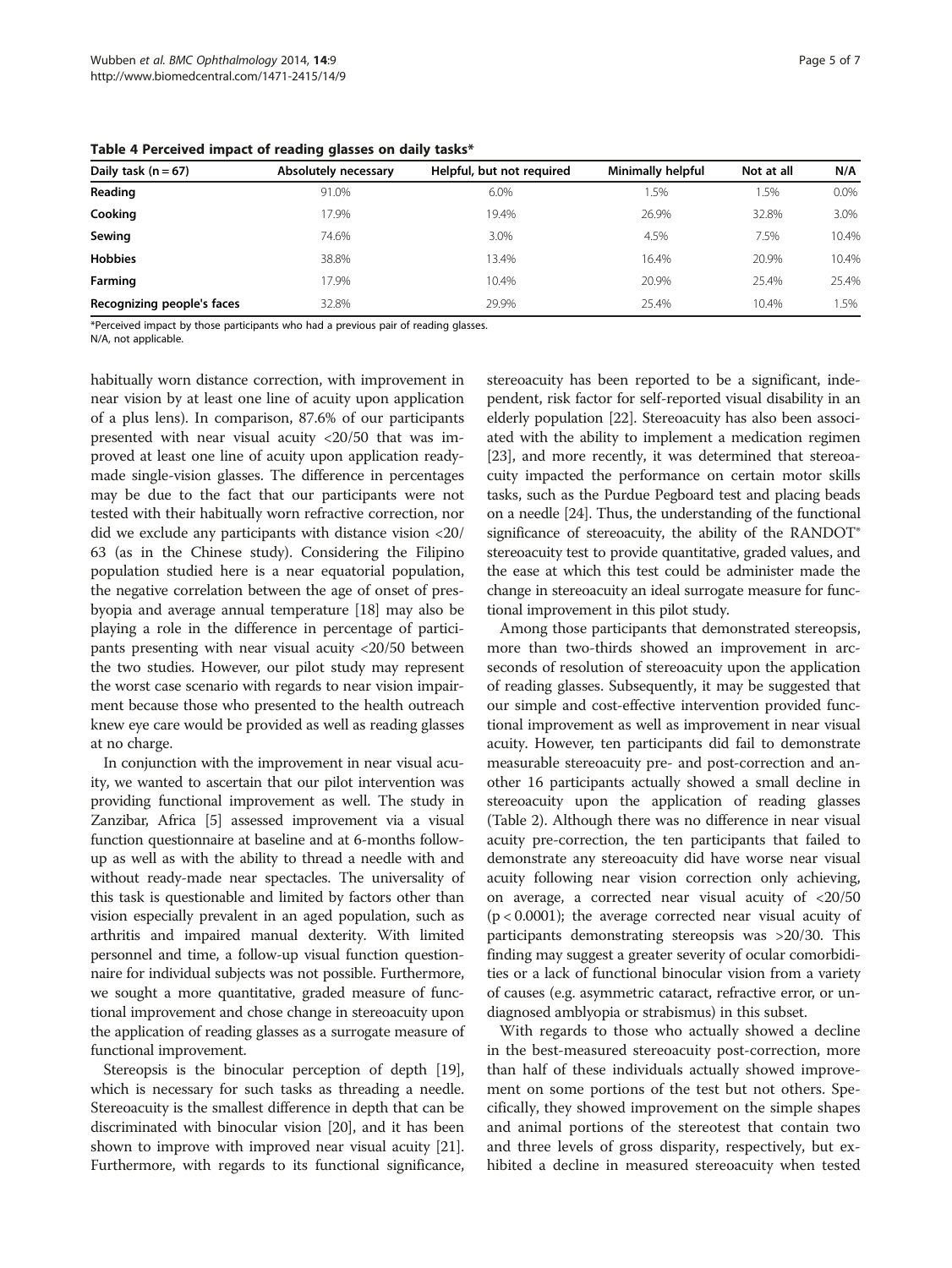on the finely graded ten panel sequence (see [Methods](#page-1-0)). Considering stereoacuity was measured immediately after the participants received their reading glasses, relaxation of the accommodation reflex with the addition of plus lenses may be a possible cause for the decline in measured stereoacuity in a small subset of patient with underlying hyperopia. Giving participants time to adapt to the reading glasses could have potentially overcome this effect.

Beyond correcting near visual acuity and providing functional improvement with ready-made near spectacles, we also sought to understand the perceived barriers and benefits to accessing treatment to presbyopia in a predominantly indigenous population. Two different barriers were the focus of our investigation: cost of so-called "reading glasses" and the availability of an eye doctor. Not surprisingly, more participants perceived that the cost of reading glasses greatly prevented them from obtaining access as compared to the availability of an eye doctor (Table [3](#page-3-0)). Furthermore, the main reason cited for not having a previous pair or reading glasses was lack of money. Although only two physicians that specialize in eye care are registered in the province of Nueva Vizcaya, there are at least 15 optometrists offices or optical shops in the province; eyeglasses can be purchased either at these optical shops or even from vendors in the local market, providing a possible reason why availability was not perceived as a barrier to the same degree as cost. In addition, the average monthly family income is approximately 200 USD [\[25\]](#page-6-0). Coupling this income with the fact that it costs greater than 150 USD per month to provide a family of five with basic food and nonfood requirements [\[25\]](#page-6-0) and that a consultation with an eye specialist can cost between 20 and 35 USD in the local market, it is understandable why cost should be perceived to be a greater barrier than availability.

The final aspect of the questionnaire focused on the participants' perceived value of the present intervention. 28.4% of the participants were willing to pay >4 USD for the current pair of reading glasses, approximately eight times the actual cost of the spectacles provided (0.50 USD), which may be depicting the value the participants placed on the current intervention. However, in agreement with cost as a major barrier to accessing treatment for presbyopia, >40% of the participants stated they could pay <1 USD or nothing at all for the current pair of reading glasses. Hence, a community distribution scheme is needed that is amenable to both subsets of participants. For that reason, a crosssubsidization protocol may not be financially sustainable. Further information, such as the least amount that would be possible for those unable to pay, is necessary before such a protocol can be enacted. Therefore, we proposed a glasses trade-in/recycle program to the participants. In this program, an individual would have the opportunity to trade-in his or her reading glasses for a different pair every three to five years (in accordance with the natural progression of presbyopia), if upon examination, they were deemed to need a different, stronger power. If in useable condition, the spectacles could then be recycled to another individual.

While this pilot study is the first to investigate presbyopia in a rural Filipino population and highlights the possible benefits that can be achieved by the correction of near vision by simple ready-made glasses, it does have its limitations. First, we had a limited sample size (142 participants) in comparison to other studies that have been performed in the developing world [[5](#page-6-0),[7,16,17\]](#page-6-0). Second, the study described here is not a population-based study, so the prevalence of presbyopia in the rural province of Nueva Vizcaya cannot be determined. Also, by not providing a detailed ophthalmic exam or distance refraction due to limited resources and time, this group of individuals may have unforeseen ocular comorbidities and other refractive errors, in addition to presbyopia. In terms of the survey instrument, we could not completely control for responder bias as the participants knew they would be receiving reading glasses. Yet, to reduce the risk of bias, the participants were given their spectacles before being asked to participate in the survey. Finally, the majority of participants were female. Because this is a pilot study and its results may not be generalizable, it is hard to know exactly how this demographic factor affected the conclusion. Yet, no association was found between the sex of the participants and uncorrected near visual acuity.

## Conclusions

Uncorrected presbyopia is a significant cause of agerelated visual impairment in this indigenous Filipino community, and dispensing ready-made single-vision glasses is a simple and cost-effective intervention to improve near vision and enhance depth perception. Furthermore, understanding of the barriers and benefits to correcting near visual acuity will help in the design and execution of sustainable programs to improve access to ready-made spectacles in developing countries. Further research and resources should be directed toward conducting comprehensive population-based intervention studies aimed at developing sustainable programs capable of relieving the unmet global burden of presbyopia.

#### Abbreviations

D: Diopter; ANOVA: Analysis of variance; USD: United States Dollar.

#### Competing interests

The authors declare that they have no competing interests.

#### Authors' contributions

TJW participated in data collection, data analysis, and drafted the article. CMG played a predominant role in the design of the study. MS participated in the data collection and questionnaire administration. GSW participated in the design of the questionnaire. GPG participated in data collection. DJR played a major role in the design of the study, data analysis, and conceptualization of the article. All authors read and approved the final manuscript.